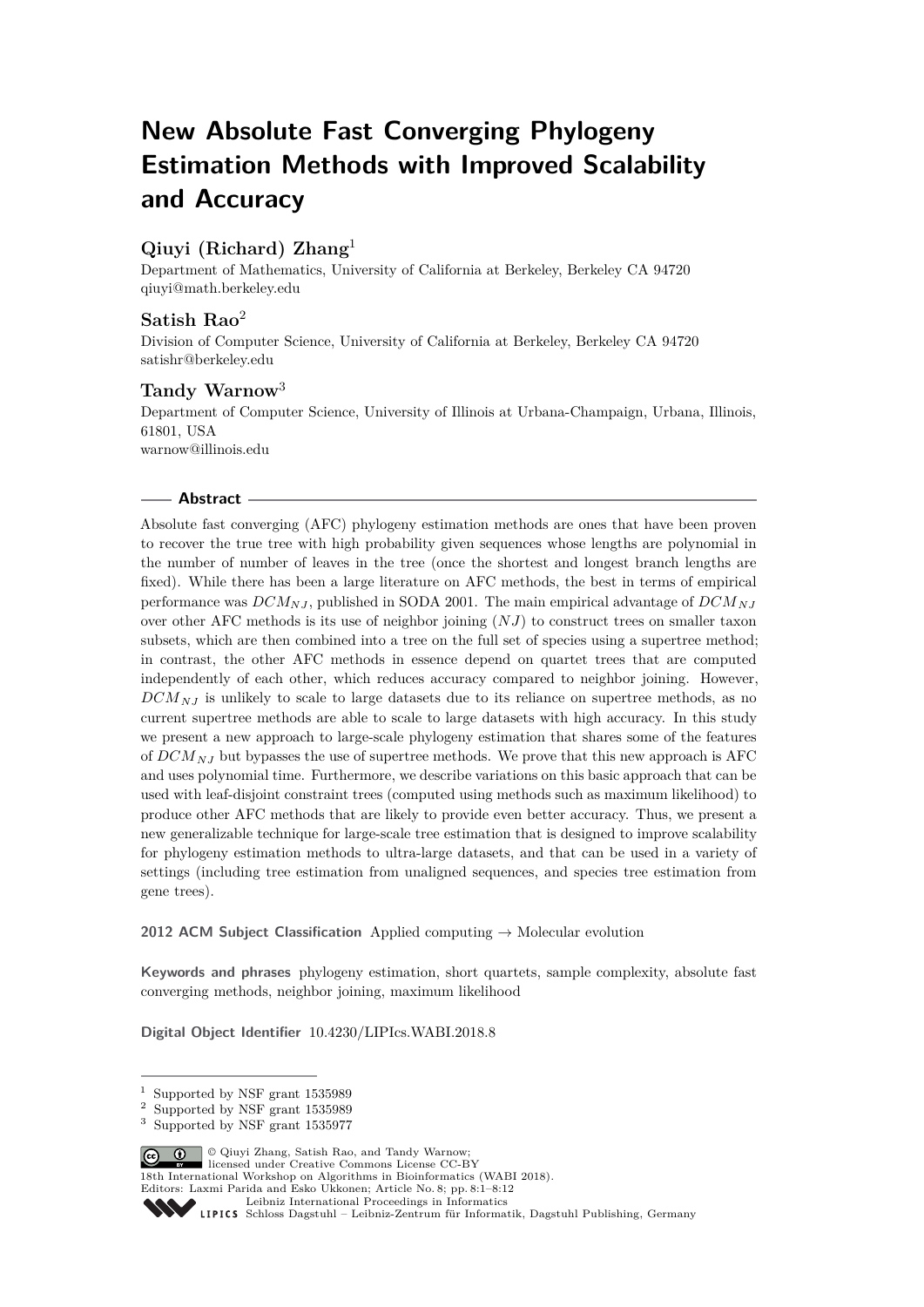#### **8:2 New AFC Phylogeny Estimation Methods**

## **1 Introduction**

The inference of phylogenies from molecular sequence data is generally approached as a statistical estimation problem, in which a model tree (equipped with a model of sequence evolution) is assumed to have generated the observed data, and the properties of the statistical model are then used to infer the tree. Various statistical approaches can be applied for this estimation, including maximum likelihood, Bayesian techniques, and methods that operate by computing a distance matrix and then computing the tree from the distance matrix.

Many stochastic sequence evolution models have been developed, starting with the Cavender-Farris-Neyman [\[15,](#page-11-1) [6,](#page-10-0) [15\]](#page-11-1) symmetric two-state model (referred to henceforth as "CFN") and including increasingly complex molecular sequence evolution models (with four states for DNA, 20 states for amino acids, and 64 states for codon sequences). However, typically the theory that can be established under the CFN model can also be established under the more complex molecular sequence evolution models used in phylogeny estimation.

Under standard sequence evolution models, many methods are known to be statistically consistent (meaning that they will provably converge to the true tree as the sequence lengths increase), including maximum likelihood [\[19\]](#page-11-2) and many distance-based methods [\[1,](#page-10-1) [23\]](#page-11-3). A key challenge is to have methods that can scale to large datasets; hence, polynomial time methods are desirable. High accuracy is also needed, so methods that recover the true tree with high probability from limited numbers of sites are best. In this respect, methods that are "absolute fast converging" [\[8,](#page-10-2) [9,](#page-11-4) [25\]](#page-11-5) (i.e., methods that recover the true tree with high probability from polynomial length sequences) are the most promising.

There are several methods that have been established to be absolute fast converging (AFC) under the CFN model, including maximum likelihood [\[19\]](#page-11-2) (if solved exactly) and various distance-based methods [\[8,](#page-10-2) [9,](#page-11-4) [25,](#page-11-5) [14,](#page-11-6) [17,](#page-11-7) [18,](#page-11-8) [12,](#page-11-9) [4\]](#page-10-3). Some of these algorithms achieve a poly-logarithmic sample complexity but require a balanced model tree and an upper bound on *g*, the maximum edge length (defining the expected number of changes of a random site) in the CFN model. Specifically, methods based on reconstruction of ancestral sequences provide the best sample complexity bounds but cannot handle the case where  $g$  is larger than what is known as the Kesten-Stigum threshold, which is  $\ln(\sqrt{2})$  [\[13\]](#page-11-10) for the CFN model. Other methods, which are AFC in the regime where *g* is unbounded, are not guaranteed to recover a tree in certain situations [\[8,](#page-10-2) [9,](#page-11-4) [25\]](#page-11-5). Two of the fastest AFC methods are the Harmonic Greedy Triplets (HGT+FP) method by Csűrös [\[7\]](#page-10-4) and a method developed by King et al. [\[11\]](#page-11-11); these methods use  $O(n^2)$  time and are based on quartet trees. Another approach is  $DCM_{NJ}$ , which uses a divide-and-conquer technique [\[25\]](#page-11-5). In the first phase,  $O(n^2)$ trees are computed, each based on dividing the sequence dataset into overlapping subsets, constructing trees on each subset using the polynomial time distance-based method neighbor joining (NJ) [\[20\]](#page-11-12), and then combining the subset trees using a supertree method. This approach differs from other AFC methods in its use of neighbor joining to construct trees on subsets, whereas the other AFC methods in essence construct the tree by independently constructing quartet trees, and then assembling the quartet trees together using a quartet amalgamation method.

Very few AFC methods have been implemented; however, a study [\[14\]](#page-11-6) comparing HGT+FP [\[7\]](#page-10-4) and DCM*NJ* [\[25\]](#page-11-5) showed that DCM*NJ* had better accuracy despite being slower. Since the theory does not predict this, the results on simulated data suggest that the use of NJ to construct trees on subsets and then combine the trees using a supertree method may be empirically advantageous compared to methods that combine quartet trees that are estimated independently. Unfortunately, the reliance on a supertree method to combine subset trees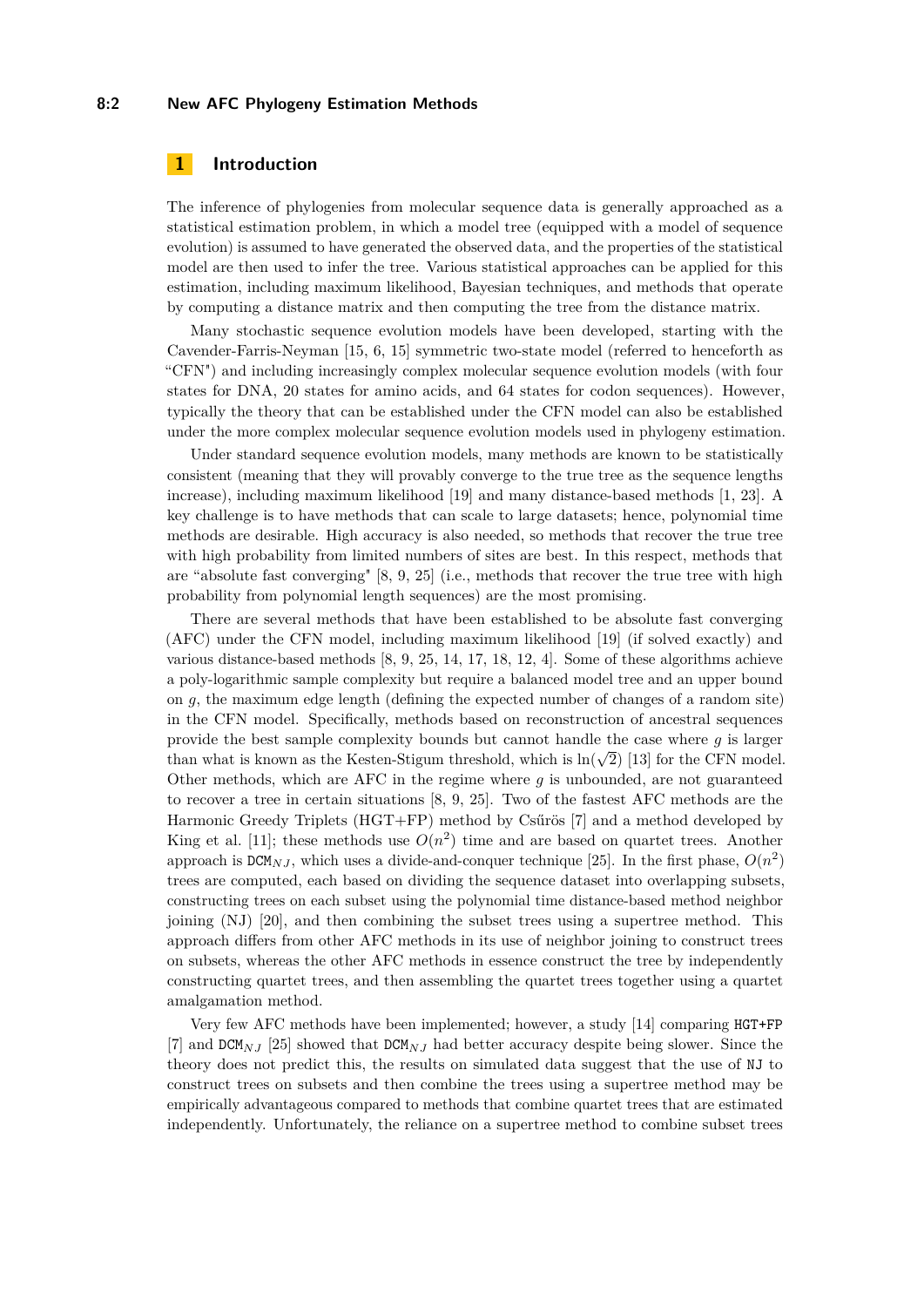#### **Q. Zhang, S. Rao, and T. Warnow 8:3**

means that  $DCM_{N,I}$  is unlikely to scale to ultra-large datasets, because no current supertree method has shown the ability to maintain good accuracy and reasonable running times on large datasets [\[24\]](#page-11-13).

The purpose of this paper is to describe a new polynomial time AFC phylogeny estimation method that should improve on  $DCM_N$ *j*: it is designed to have comparable accuracy to  $DCM_N$ *j* but also to be able to analyze ultra-large datasets (i.e., more than 100,000 sequences). The basic approach of this new method is similar to DCM*NJ* in that it uses divide-and-conquer, applies neighbor joining to subsets of the sequence dataset, and then merges the subtrees together. However, it differs from DCM*NJ* in a few important ways, which we describe below. Most importantly, it divides the taxon set into disjoint subsets and then merges the subset trees without relying on any supertree method; thus, it avoids the challenge of relying on existing supertree methods, none of which are likely to scale to large datasets. We present the results here for the CFN model, but the extension to even complex DNA sequence evolution models is straightforward (e.g., see [\[9\]](#page-11-4)). Our arguments for correctness are very similar to those in [\[7,](#page-10-4) [11\]](#page-11-11). The rest of the manuscript is organized as follows. We provide background material in Section [2.](#page-2-0) We present the basic method, INC, in Section [3,](#page-4-0) and its extension to allow for disjoint constraint trees (computed using various methods) in Section [4.](#page-8-0) We conclude with a discussion of future work in Section [5.](#page-10-5)

# <span id="page-2-0"></span>**2 Background Material**

## **2.1 Absolute Fast Convergence under the CFN Model.**

Under the Cavender-Farris-Neyman (CFN) Model, we have a rooted binary tree *T* and substitution probabilities  $p(e)$  on the edges *e* of *T*. The state at the root is 0 of 1 with equal probability, and the state changes on edge *e* with probability  $p(e)$ , with  $0 < p(e) < 0.5$  for all edges *e*. This model can be used for sequence evolution by requiring that all the sites evolve *i.i.d.* down the tree. Finally, we define  $w(e) = -\frac{1}{2} \log(1 - 2p_e)$ . We also define  $CFN_{f,g}$  to be the set of all CFN model trees (*T,* Θ) (where Θ denotes the set of numeric parameters on the edges) with  $f \leq w(e) \leq g$  for all edges in *T*, for arbitrarily selected positive real numbers  $f \leq g$ .

**Definition 1.** A phylogeny estimation method  $\Phi$  is said to be absolute fast converging (**AFC**) under the CFN model if, for all positive values  $f, g, \epsilon$  (with  $f \leq g$ ), there is a polynomial *p* such that for all CFN model trees  $(T, \Theta)$  in  $CFN_{f,q}$  the method  $\Phi$  will recover the unrooted tree topology *T* given sequences of length  $p(n)$  with probability at least  $1 - \epsilon$ . Note that the polynomial will in general depend on  $f, g$  and  $\epsilon$ .

# **2.2 DCM***NJ***+SQS: an AFC method with good empirical performance but low scalability**

Here we describe the approach used in [\[25\]](#page-11-5) called " $DCM_{N,I}$ +SQS", which was shown to have high accuracy in simulation studies with up to 1600 sequences [\[14\]](#page-11-6). (Note: "DCM" refers to "disk-covering method" and "SQS" refers to the "short quartet support" criterion; see [\[25,](#page-11-5) [23\]](#page-11-3)). The input is a set of sequences generated by an unknown model tree and a dissimilarity matrix  $d$  (i.e., a symmetric matrix that is zero on the diagonal) where  $d_{ij}$  is the estimated distance between taxa  $s_i$  and  $s_j$ , based on the selected sequence evolution model. For example, when the model is CFN, then  $d_{ij} = -\frac{1}{2} \ln(1 - 2H_{ij})$  will be the "empirical CFN distance", where  $H_{ij}$  is the Hamming distance between sequences *i* and *j* divided by the sequence length (i.e., the normalized Hamming distances). Note that these empirical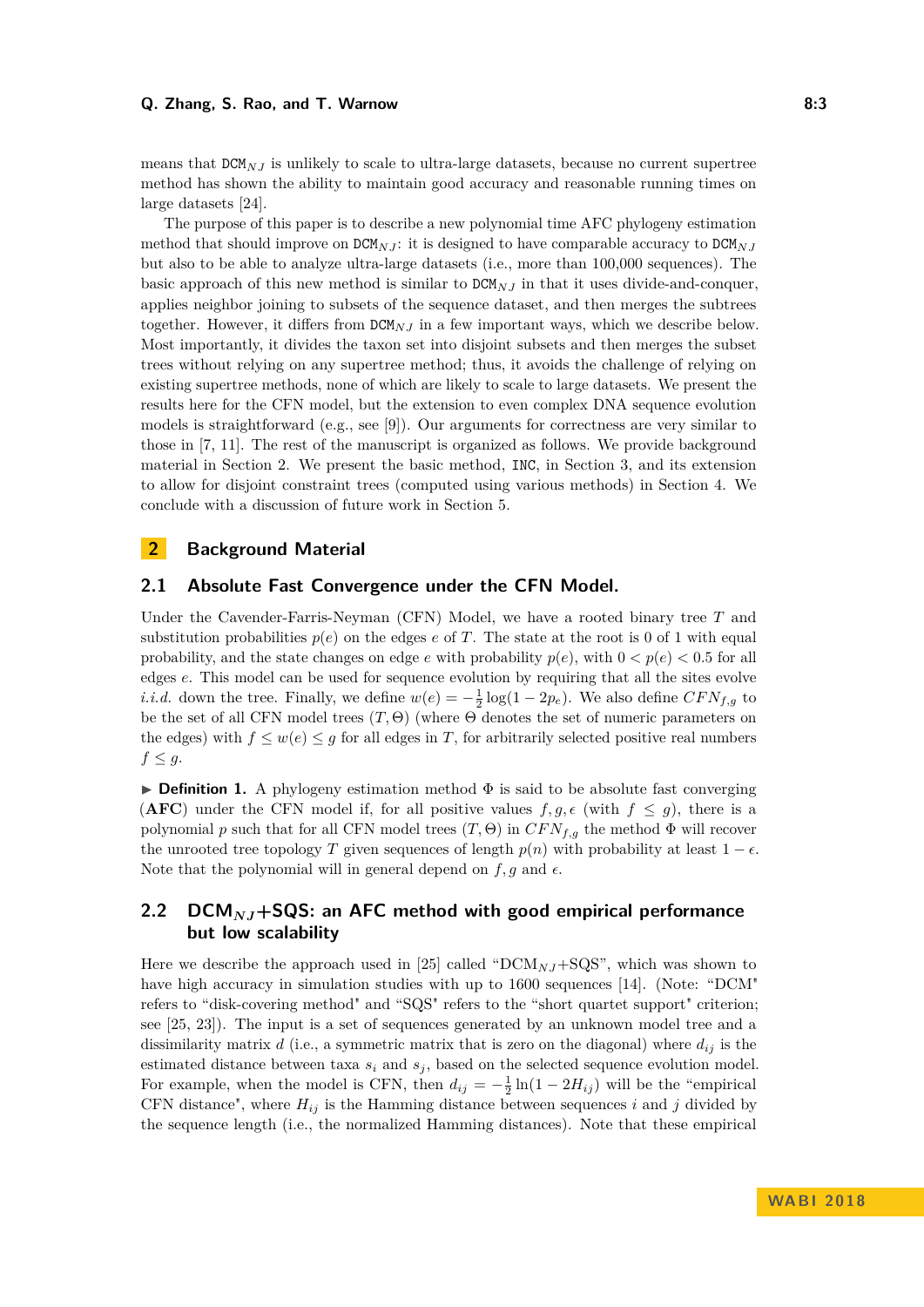#### **8:4 New AFC Phylogeny Estimation Methods**

CFN distances converge in probability to  $D_{ij} = -\frac{1}{2} \log(1 - 2E_{ij})$  where  $E_{ij}$  is the expected normalized Hamming distance between leaves *i* and *j*, and that *D* is an additive matrix for the model tree.  $DCM<sub>N,J</sub> + SQS$  uses a two-phase structure, as follows:

- Phase 1: A set  $\mathcal{T}$  of  $O(n^2)$  trees is computed, with at most one tree  $t_q$  for each entry  $q$  in the dissimilarity matrix *d*.
- Phase 2: All the trees in  $\mathcal T$  are scored using the *SQS* criterion (where "SQS" refers to  $\blacksquare$ the short quartet support, defined in [\[25\]](#page-11-5)) and the best-scoring tree is returned.

Before we can describe these phases, we need to provide some definitions:

 $\triangleright$  **Definition 2.** (From [\[10\]](#page-11-14).) For the given dissimilarity matrix *d* and positive real number *q*, we define the threshold graph  $TG(d, q)$  to be the graph with the *n* taxa as the vertex set and edges  $(i, j)$  if and only if  $d_{ij} \leq q$ . We also assign weight  $d_{ij}$  to each edge  $(i, j)$  in  $TG(d, q)$ .

We use a standard technique, called the Four Point Method, to compute quartet trees (i.e., unrooted binary trees on four leaves) that is based on the Four Point Condition [\[5\]](#page-10-6).

**Definition 3.** (From [\[8\]](#page-10-2)) Given a four taxa set  $\{u, v, w, z\}$  and a dissimilarity matrix *d*, the Four Point Method (FPM) infers tree  $uv/wz$  (meaning the quartet tree with an edge separating *u, v* from *w, z*) if  $d(u, v) + d(w, z) \le \min\{d(u, w) + d(v, z), d(u, z) + d(v, w)\}.$  If equality holds, then the FPM infers an arbitrary topology.

Phase 1 for  $DCM_{N,J}$ +SQS is performed as follows. Given *q* (the selected threshold), a threshold graph  $TG(d, q)$  is computed, then edges are added to the graph to make it triangulated (if necessary), where a triangulated graph is one that has no simple cycles of size four or more; furthermore, if *d* is additive, then  $TG(d, q)$  is triangulated. Once the triangulated graph is computed, the set of all maximal cliques can be extracted in polynomial time. See [\[25\]](#page-11-5) for additional details and proofs.

Trees are computed for each maximal clique using neighbor joining [\[20\]](#page-11-12), and the trees on these cliques are then combined into a tree on the full set of species using a selected supertree method. Phase 2 uses the *SQS* criterion, but other criteria also have good theoretical properties. The *SQS* score of a tree *T*, defined by  $SQS(T)$ , is the maximum *l* such that for all quartets  $\{u, v, w, x\}$  of taxa with diameter at most *l*, the Four Point Method on  $\{u, v, w, x\}$  produces a four-leaf tree that agrees with the *T*.

<span id="page-3-0"></span>▶ **Theorem 4** (From [\[25,](#page-11-5) [14\]](#page-11-6)). *The short quartet support (SQS) criterion score can be calculated for each tree*  $t_q \in \mathcal{T}$  *in polynomial time. Also, there is a polynomial*  $p(n)$  *such that if*  $\mathcal{T}$  *contains the true tree*  $T$  *and the sequences are of length*  $p(n)$  *(where*  $n$  *is the number of leaves), then with probability at least*  $1 - \epsilon$ , the tree in  $\mathcal T$  *with the highest SQS score is the true tree.*

The basic approach has good theoretical guarantees (i.e., it is AFC, and more generally if X is any exponentially converging base method (meaning X recovers the tree with high probability given exponentially many sites) and Y is any true tree selection criteria that has the same theoretical properties as SQS (as given in Theorem [4\)](#page-3-0), then  $DCM_X+Y$  is AFC. Empirical performance of DCM*NJ* +SQS on simulated data was excellent, substantially outperforming NJ and fast triplet/quartet-based greedy tree growing methods, such as HTP+FP, on large datasets especially when there is a high rate of evolution [\[14\]](#page-11-6). However, these studies were limited to datasets with at most 1600 sequences. In other words,  $DCM<sub>N,J</sub>$ +SQS was not tested on very large datasets, which is to some extent the point of absolute fast converging methods.

Furthermore, the design of  $DCM_{N,J}$  suggests some definite problems in terms of scalability to large datasets. Most importantly, supertree methods do not have good scalability, as all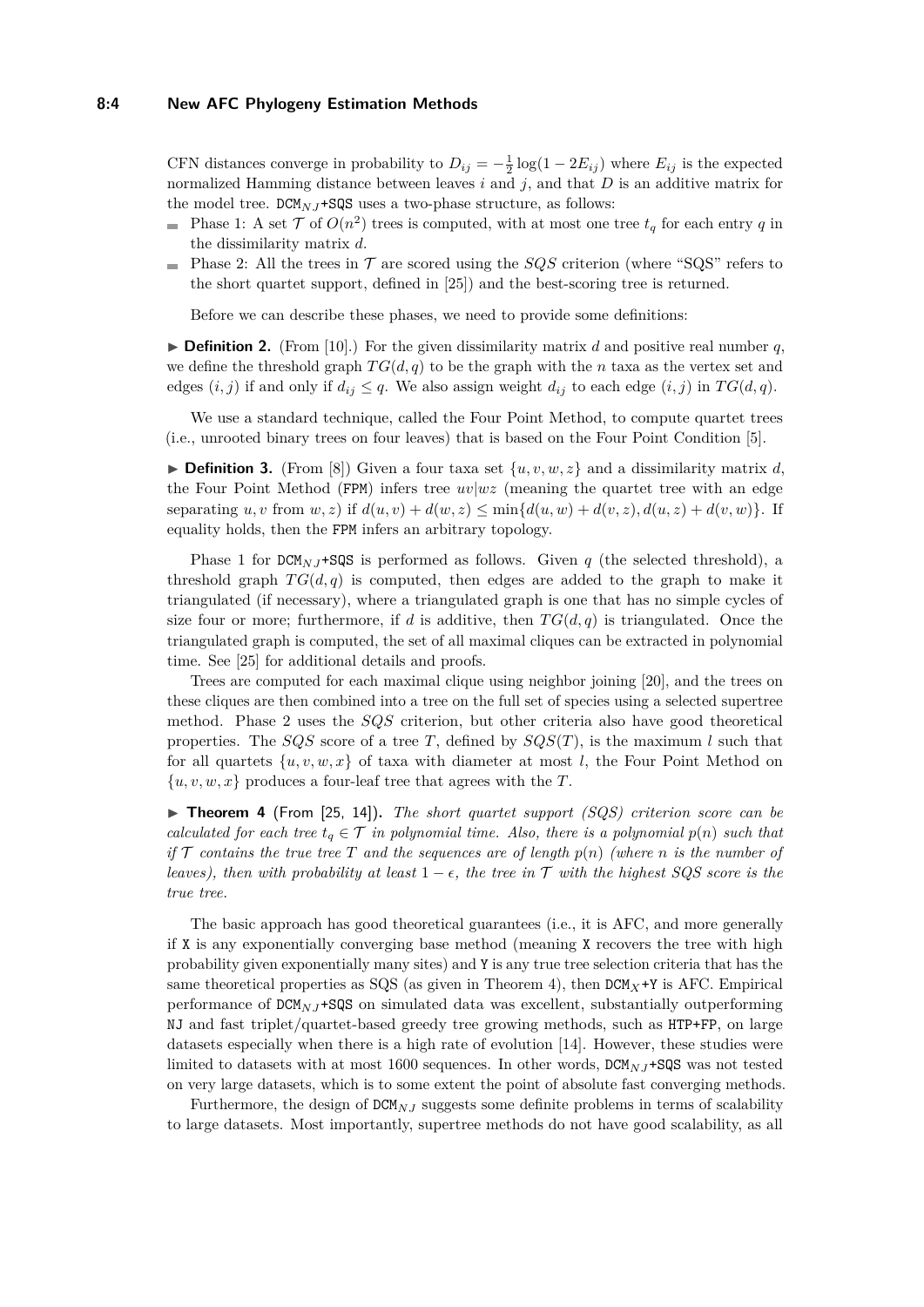current supertree methods with good accuracy are attempts to solve NP-hard optimization problems, and so become computationally intensive on large datasets [\[24\]](#page-11-13). Any reasonably fast method will need to completely avoid the supertree calculation step.

## <span id="page-4-0"></span>**3 The basic technique: Incremental Tree-Building**

We begin by describing the INC method in the unconstrained condition, which uses short quartet trees to build a tree, and we prove that the method is AFC. We then show how INC can be modified to take an arbitrary set of disjoint constraint trees, and we prove that when the constraint trees are constructed using an AFC method then the result is also AFC. We then present the  $O(n^2)$  INC-NJ method, which is AFC and uses neighbor joining on carefully selected subsets to achieve this optimal running time. We then discuss the use of constrained-INC with maximum likelihood methods (or other computationally intensive but highly accurate methods) to construct the subset trees.

Throughout this section, we denote  $d_{ij}$  to be the empirical CFN dissimilarity between taxa  $i, j$  and  $D_{ij}$  to be the underlying CFN model distance between taxa  $i, j$  defined by the model tree  $(T, \Theta)$ . Given matrices *d* and *D* and positive real *q*, we define the  $\epsilon(q) = \max\{|d_{ij} - D_{ij}| : d_{ij} \leq q \text{ or } D_{ij} \leq q\}.$ 

We now describe the fast incremental tree-growing method (INC) that inserts taxa in a specific order and outputs a binary tree. We note that the structure of our method is similar to that of HGT+FP. INC achieves a faster runtime when compared to  $DCM<sub>NJ</sub>$  for two primary reasons. First, our method simply requires a minimum spanning tree of our dissimilarity matrix without the need to triangulate and compute maximal cliques, as well as iterate over multiple thresholding values. Second, our method uses the spanning tree as a guide for an incremental tree-growing method that runs in  $O(n^2)$ , as opposed to the slower runtimes required by NJ techniques. Together, this algorithm runs in the optimal  $O(n^2)$  time.

The input is the dissimilarity matrix *d* (which is based on computing CFN distances, and so will converge to an additive matrix as the sequence length increases). We begin by constructing the minimum spanning tree *S* of  $TG(d,\infty)$  and use *S* during an incremental tree growing procedure that inserts taxa one by one in an order such that the subgraph induced by the inserted vertices is connected in *S*. We let *q*<sup>0</sup> be the maximum distance of an edge in *S*. We will show that by setting  $q = 8q_0$ , we can develop a tree construction method based on this threshold *q* that runs in polynomial time and is AFC. Specifically, we order the vertices as follows.

**Insertion Ordering:** Choose an arbitrary leaf in *S* to be the starting vertex in the ordering. Then, order the vertices according to order of traversal in a BFS (or DFS) from the starting vertex.

We initialize our tree *t* by choosing the first three taxa according to our insertion ordering and forming the three-leaf tree with an internal node that connects to all three taxa. Now suppose we wish to add a vertex  $x$  into  $t$ . We will select the edge of  $t$  into which we add  $x$  by performing a collection of "short quartet queries" (see [\[8,](#page-10-2) [9\]](#page-11-4) for definition and discussion of short quartets) at the different internal nodes of  $t$ , and then insert  $x$  into the edge that has the highest support (in the best case, it "agrees" with each query). Note that this node query insertion procedure was explored earlier in [\[3,](#page-10-7) [22\]](#page-11-15) to produce a fast  $O(n \log n)$  tree-growing algorithm, but analyzed under a different model of quartet tree error than we use here and a direct implementation of their model does not produce an AFC algorithm.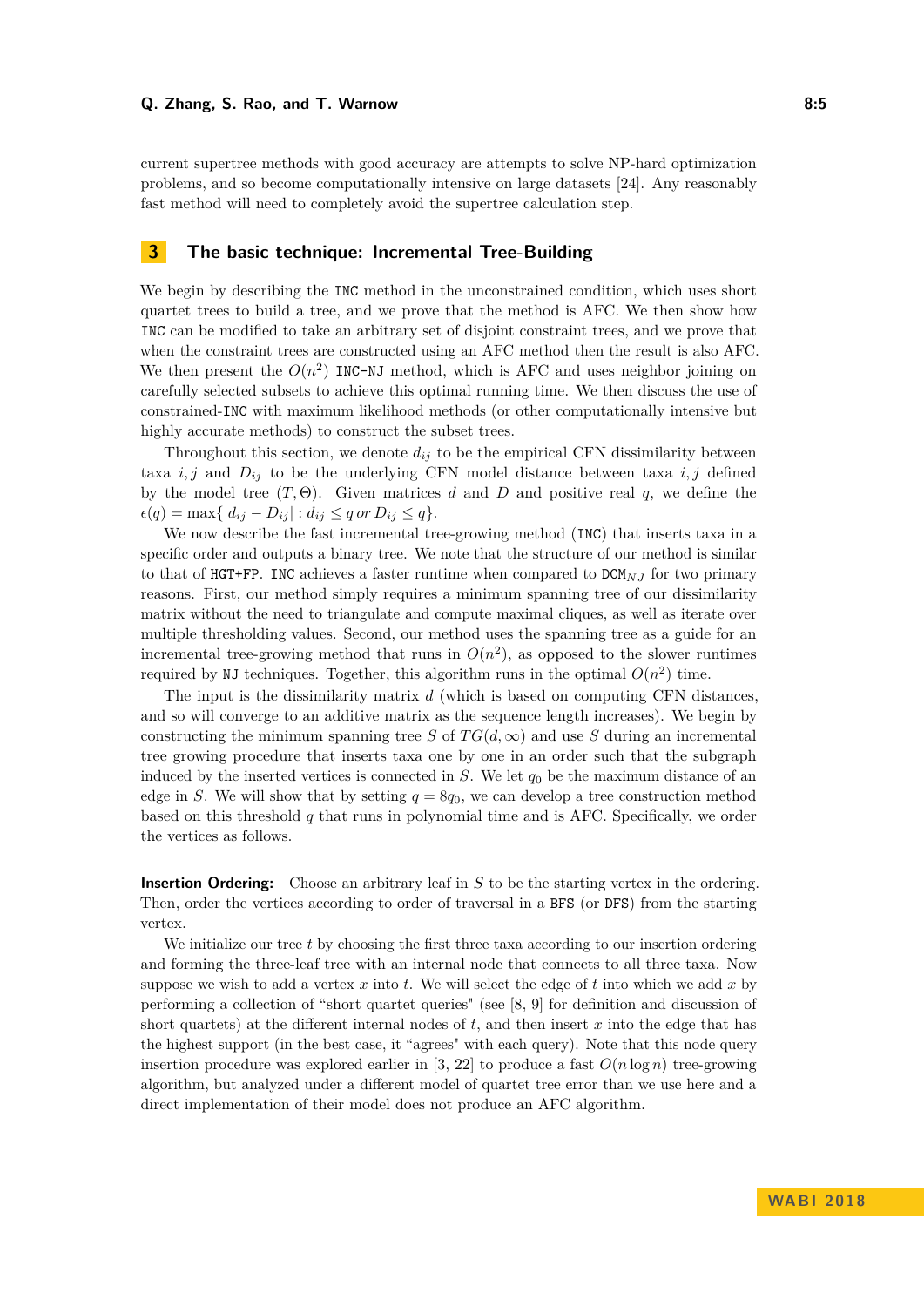#### **8:6 New AFC Phylogeny Estimation Methods**

Given an internal node *u* of *t*, because *t* is binary the removal of *u* splits *t* into three non-empty vertex components  $t_1, t_2, t_3$  (with internal nodes included). Because the leaves of *t* form a connected induced subtree of *S*, we can find some taxon  $u_i$  in  $t_i$  such that  $(u_i, v_i)$  is an edge in *S* and  $v_i \in V(t) \setminus t_i$  is also a taxon, where  $V(t)$  is the vertex set of *t*.

**Definition 5.** Let *u* be an internal node of a binary tree *t* and let  $u_1, u_2, u_3$  be leaves in the three components of t upon removing u such that  $v_i$  is not in the same component as  $u_i$ and there exists  $v_i$  with  $(u_i, v_i)$  an edge in *S*. Then, for some choice of  $q$ , a quartet query on  ${u_1, u_2, u_3, x}$  is *q***-valid** iff the *d*-diameter (maximum pairwise distance with respect to the input matrix *d*) of  $\{u_1, u_2, u_3, x\}$  is less than *q*. We use **valid** when *q* is clear from context.

By looking at all the valid queries and the corresponding quartet trees calculated using the Four Point Method, we can choose an edge *e* in the tree *t* on which to add *x* that maximizes the support for the placement; we then subdivide *e* and then make *x* adjacent to the node created. To choose an edge, each valid short quartet query identifies some subset of edges of *t* into which *x* should be placed. Specifically, we assign votes according to a valid query as follows:

**Vote Assignment:** If the valid query on internal node *u* shows that *t<sup>i</sup>* and *x* should be on the same side of the quartet using the Four Point Method, then all edges in the induced subtree on  $t_i \cup u$  will receive a vote.

The support for an edge *e* is then the total number of votes it receives from all the short quartets, and the edge that receives the highest number of votes wins. If there is a tie, then one of the edges receiving the most votes is selected (randomly). However, for favorable values of *d* and *q*, there will be a unique edge on which all queries agree, and so the algorithm will correctly add  $x$  into  $t$  (in such a way that it agrees with the model tree  $T$ ), and so inductively the greedy algorithm will construct the model tree. In particular, we show that for our choice of  $q = 8q_0$ , if  $\epsilon(q) < f/2$ , then there is always a unique edge chosen by this voting procedure, and furthermore that unique edge is the correct edge. Hence, this greedy algorithm will correctly reconstruct the true tree.

| $t = \text{INC}(d)$                                                                                |
|----------------------------------------------------------------------------------------------------|
| 1. Calculate a spanning tree S of $TG(d,\infty)$ .                                                 |
| 2. Set $q = 8q_0$ , where $q_0$ is the maximum edge length of S.                                   |
| 3. Find the insertion ordering according to a BFS of $S$ .                                         |
| 4. Initialize t as the three-leaf tree on the first three taxa in the ordering.                    |
| 5. Insert each taxon according to the ordering on the edge with the most votes from valid queries. |
| 6. Return the resulting tree $t$ .                                                                 |

 $\triangleright$  **Theorem 6.** Let *d* be a dissimilarity matrix, *D* an additive matrix defining a model tree *T with edge weights*  $w : E(T) \to \mathbb{R}^+$ , and  $q = 8q_0$ , where  $q_0$  is the maximum distance in the *minimum spanning tree of*  $TG(d, \infty)$ *. Let f be the length of the shortest internal edge in T and suppose*  $\epsilon(q) < f/2$  *and*  $q_0 \geq f/2$ *, then INC*(*d*) *returns T.* 

**Proof.** We proceed by induction on the size of *T*. Our claim holds when *T* is size 3, since there is only one such topology. Let *t* be the tree maintained by INC before the insertion of the last taxon *x* according to our insertion ordering. By induction, *t* must have the correct topology. It suffices to show that valid queries can determine the accurate placing of *x*. Assume that the correct location on which to place x is  $e = (u, v)$  of t. Note that when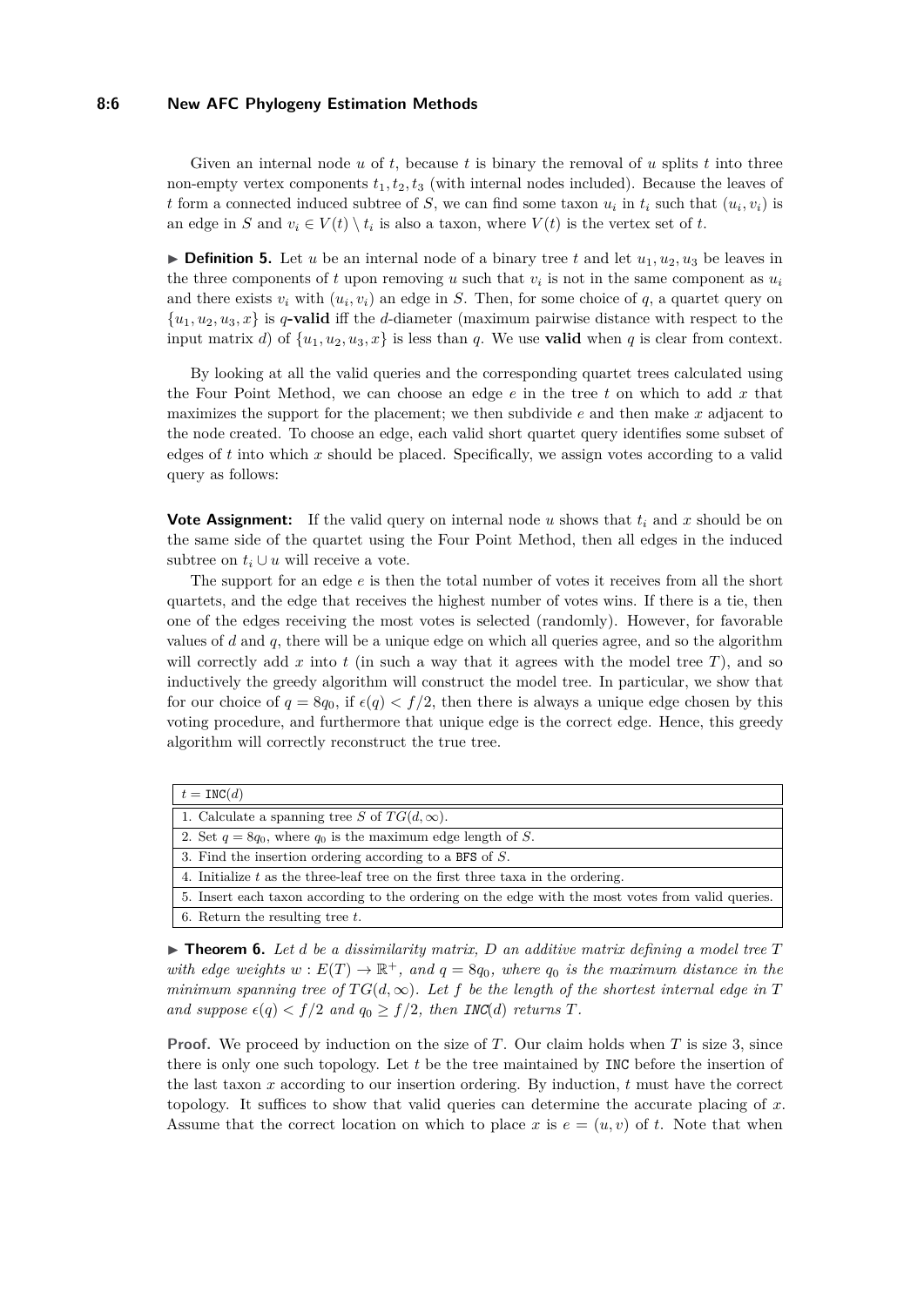#### **Q. Zhang, S. Rao, and T. Warnow 8:7**

 $\epsilon(q)$  <  $f/2$ , all valid node queries will return the correct quartet tree. Therefore, *e* will receive all possible votes.

To show that all other edges will miss at least one vote, it suffices to show that node queries are valid at *u, v* because all other edges will miss a vote from one of the two such queries, confirming that  $x$  is inserted at  $e$  (if one of  $u, v$  is a leaf vertex, the same conclusion is achieved).

We will show that a node query at  $u$  is valid; a similar argument is done for  $v$ . Let  $u_1, u_2, u_3$  be selected upon the deletion of *u* with their corresponding  $v_i$ . First, for all *i*,  $D(u_i, v_i) \le q_0 + f/2$  since  $d(u_i, v_i) \le q_0$  and  $\epsilon(q) \le f/2$ . Then, since  $v_i \in V \setminus t_i$  and t is the correct tree topology,  $D(u_i, u) \le D(u_i, v_i) \le q_0 + f/2$ , where *D* is the true distance matrix and *u* is the corresponding internal node in *T*.

Next, we claim that  $D(x, u) \leq 2q_0 + f$  and together we will have concluded that  $\{u_1, u_2, u_3, x\}$  is a quartet of *d*-diameter at most  $3q_0 + 2f$  since by triangle inequality, we deduce  $\{u_1, u_2, u_3, x\}$  is of *D*-diameter  $3q_0 + 3f/2$  and so the *d*-diameter is bounded at  $3q_0 + 2f \leq 7q_0 \leq q$ , proving validity.

For the last claim, since *x* is within  $q_0$  of some leaf  $x'$  in  $t$ ,  $D(x, x') \leq d(x, x') + f/2 \leq d(x, x') + f/2$  $q_0 + f/2$ . Since the path *x* to *x*' must pass through *u* or *v* in *T* and  $e = (u, v)$  is the correct edge insertion location, we conclude that  $min(D(x, u), D(x, v)) \leq q_0 + f/2$ .

If  $D(x, u) \leq q_0 + f/2$ , then our claim follows (we automatically get  $D(x, u) \leq 2q_0 + f$ ). Else,  $D(x, v) \leq q_0 + f/2$ . Since  $v \in V(t_3)$ ,  $D(x, u) \leq D(x, v) + D(u, v) \leq q_0 + f/2 + D(u, v) \leq$  $q_0 + f/2 + D(u, u_3) \leq q_0 + f/2 + q_0 + f/2 \leq 2q_0 + f.$ 

Therefore, if the correct edge is  $u, v$ , then the query at  $u$  votes against all edge placements for *x* in  $t_1 \cup t_2$ , and symmetrically for *v*. Hence all other edges will miss at least one vote.  $\triangleleft$ 

<span id="page-6-0"></span>**Find 1.** *Given the*  $n \times n$  *dissimilarity matrix d* and *a given q, INC***(***d***)** *can be implemented in*  $O(n^2)$ *.* 

**Proof.** It suffices to show that as we grow our tree *t*, each insertion step can be implemented to take  $O(n)$  time. First, each internal node, when initialized due to an inserted taxon, can store the necessary vertices  $u_1, u_2, u_3$  and that can be done in  $O(n)$  time. Each node query is  $O(1)$ , so in total the  $|V(t)|$  node queries take  $O(n)$  time.

The only possible difficulty is efficiently finding the edge with the most votes. A naive implementation will lead to an  $O(n^3)$  runtime. For any edge  $e = (u, v)$  on the tree, let  $n(e)$  denote the total number of votes that *e* has. Note that if *e, e'* are adjacent edges in *t* with common vertex *u*, then  $n(e) - n(e')$  can be determined by simply looking at the short quartet query at *u*. Specifically, let  $e = (u, v)$  and  $e' = (u, v')$  be adjacent edges at vertex *u*. If the query at *u* was invalid or it showed that *x* should be in  $t_j$  with  $v, v' \notin t_j$ , then  $n(e) - n(e') = 0$ . Otherwise, if the query returned  $t_j$  with  $v \in t_j$ , then  $n(e) - n(e') = 1$ ; a similar argument shows that if  $v' \in t_j$  then  $n(e) - n(e') = -1$ . Therefore, by using this local property, we can calculate  $n(e) + C$  for some constant *C* in  $O(n)$  time by performing BFS starting from any leaf of the tree. The BFS then simply returns the edge with the highest score.

 $\blacktriangleright$  **Theorem 8.** [\[2\]](#page-10-8)*(Azuma's Inequality) Suppose*  $X = (X_1, X_2, ..., X_k)$  *are independent random variables taking values in any set S, and let*  $L : S^k \to \mathbb{R}$  *be any function that satisfies the condition:*  $|L(u) - L(v)| \le t$  *whenever u and v differ in just one coordinate. Then,* 

$$
P(|L(X) - E[L(X)]| \ge \lambda) \le 2\exp(-\frac{\lambda^2}{2t^2k}).
$$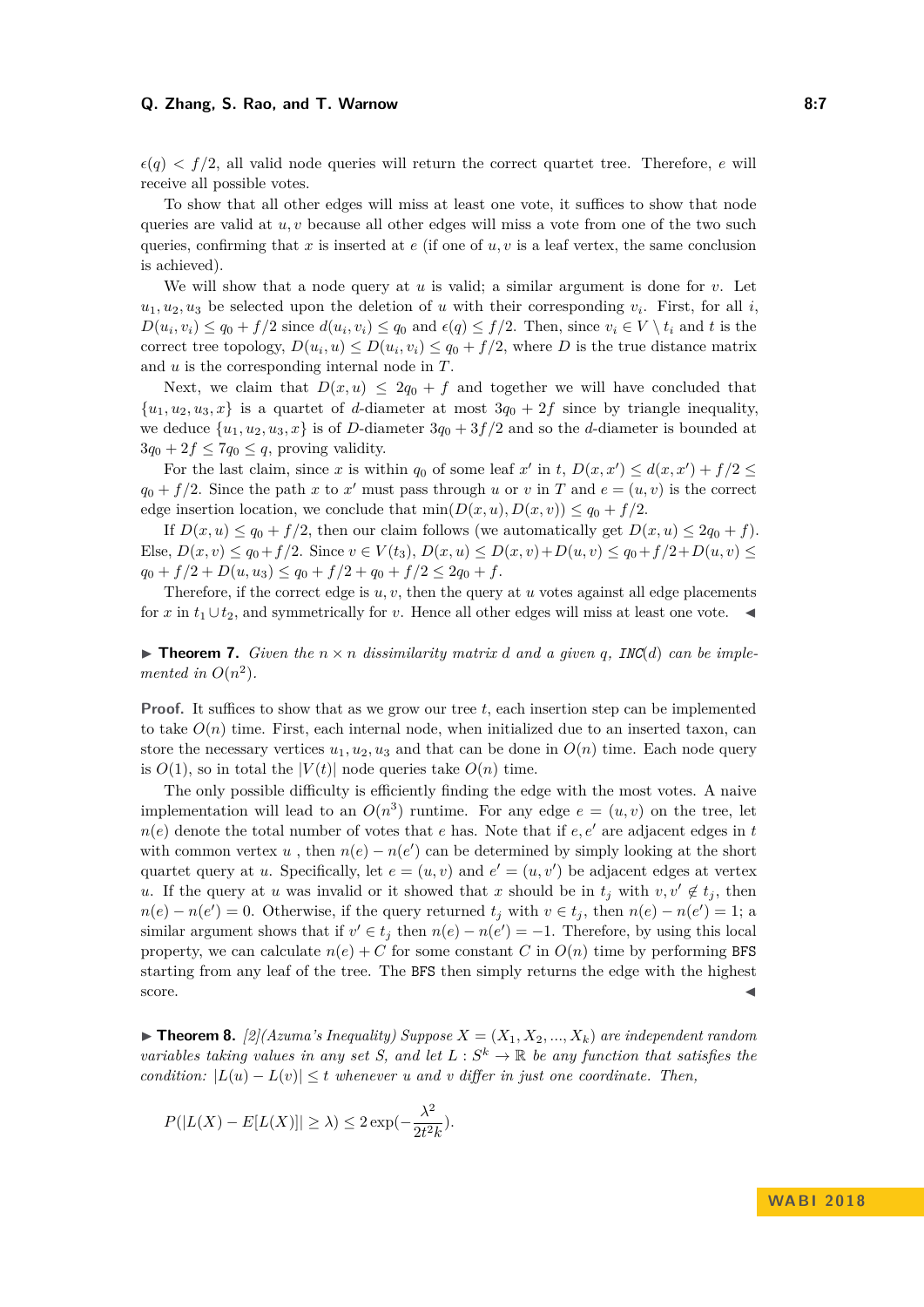#### **8:8 New AFC Phylogeny Estimation Methods**

<span id="page-7-0"></span>**Find Theorem 9.** *For*  $k = \Omega(\frac{\ln(n)e^{4q}}{f^2})$  $\frac{n}{f^2}$ ), with high probability, we have  $\epsilon(q) < f/2$  for all  $q = O(g \log n)$ *. Furthermore, if*  $q_0$  *is the minimum value of*  $q$  *such that*  $TG(d, q)$  *is connected, then*  $q_0 = O(g \log n)$ *. and*  $q_0 \geq f/2$ *.* 

**Proof.** To show that  $\epsilon(q) < f/2$ , we must show that  $|D_{ij} - d_{ij}| < f/2$  when  $D_{ij} < q$  or  $d_{ij} < q$ . First, if  $D_{ij} < q$  we show that  $k = \Omega(\frac{\ln(n)e^{2q}}{f^2})$  $\frac{n}{f^2}$ ) suffices to show  $|D_{ij} - d_{ij}| < f/2$ with high probability. We express our probability of failure as:

$$
P(|D_{ij} - d_{ij}| \ge f/2) = P(|\log(\frac{1 - 2H_{ij}}{1 - 2E_{ij}})| \ge f)
$$
  
 
$$
\le P((1 - 2E_{ij})e^{-f} \ge 1 - 2H_{ij}) + P(1 - 2H_{ij} \ge (1 - 2E_{ij})e^{f})
$$

The first expression can be written as:

$$
P(H_{ij} - E_{ij} \ge \frac{1}{2}(1 - e^{-f})(1 - 2E_{ij})) \le P(H_{ij} - E_{ij} \ge \frac{1}{2}(1 - e^{-f})e^{-2D_{ij}})
$$
  

$$
\le 2 \exp(-\Omega(k(1 - e^{-f})^2 e^{-2q}))
$$
  

$$
\le 2 \exp(-\Omega(\ln n))
$$

The second line follows from Azuma's with  $t = 1/k$ . Similarly, the second expression is equivalent to:

$$
P(E_{ij} - H_{ij} \ge \frac{1}{2}(e^f - 1)(1 - 2E_{ij})) \le P(E_{ij} - H_{ij} \ge \frac{1}{2}(e^f - 1)e^{-2D_{ij}})
$$
  

$$
\le 2 \exp(-\Omega(k(e^f - 1)^2 e^{-2q}))
$$
  

$$
\le 2 \exp(-\Omega(\ln n))
$$

Next, if  $d_{ij} < q$ , then we show that  $D_{ij} < 2q + 1$  with high probability and then apply the previous result with  $q' = 2q + 1$ . First, if we let  $r_{ij} = D_{ij} - q$ , then by simple algebra our probability that  $d_{ij} < q$  when  $r_{ij} > q + 1$  is bounded by

$$
P(d_{ij} < q) = P(D_{ij} - d_{ij} > D_{ij} - q)
$$
  
=  $P(-\frac{1}{2} \log(\frac{1 - 2E_{ij}}{1 - 2H_{ij}}) > D_{ij} - q)$   
=  $P(1 - 2H_{ij} > e^{2r_{ij}}(1 - 2E_{ij}))$   
=  $P(E_{ij} - H_{ij} > \frac{1}{2}(e^{2r_{ij}} - 1)e^{-2D_{ij}})$   
=  $P(E_{ij} - H_{ij} > \frac{1}{4}e^{2r_{ij} - 2D_{ij}})$   
 $\leq 2 \exp(-\Omega(ke^{-2q}))$   
 $\leq 2 \exp(-\Omega(\ln n))$ 

The fourth to fifth line follows since  $e^{2r_{ij}} - 1 > \frac{1}{2}e^{2r_{ij}}$  whenever  $r_{ij} > 1$ . Therefore, we conclude our claim that  $\epsilon(q) < f/2$  with high probability.

We now show that  $q_0 = O(g \log n)$ . Note that in our model tree, since g is the maximum length of an edge in a binary tree with *n* leaves, it follows that  $TG(D, O(g \log n))$  is connected. By our previous part, we know that  $|d_{ij} - D_{ij}| < f/2$  for all edges in  $TG(D, O(g \log n))$ . Therefore, we conclude that  $TG(d, O(g \log n))$  is also connected, and so  $q_0 = O(g \log n)$ .

Lastly, we show  $q_0 \geq f/2$ . Consider all edges in the minimum spanning tree of  $TG(d,\infty)$ . These edges have true length (in *D*) at least *f* and by our previous part the length of the edges in the minimum spanning tree deviate from the true length (as defined by the model tree) by at most  $f/2$  with high probability. Thus, we conclude that  $q_0 \ge f/2$ .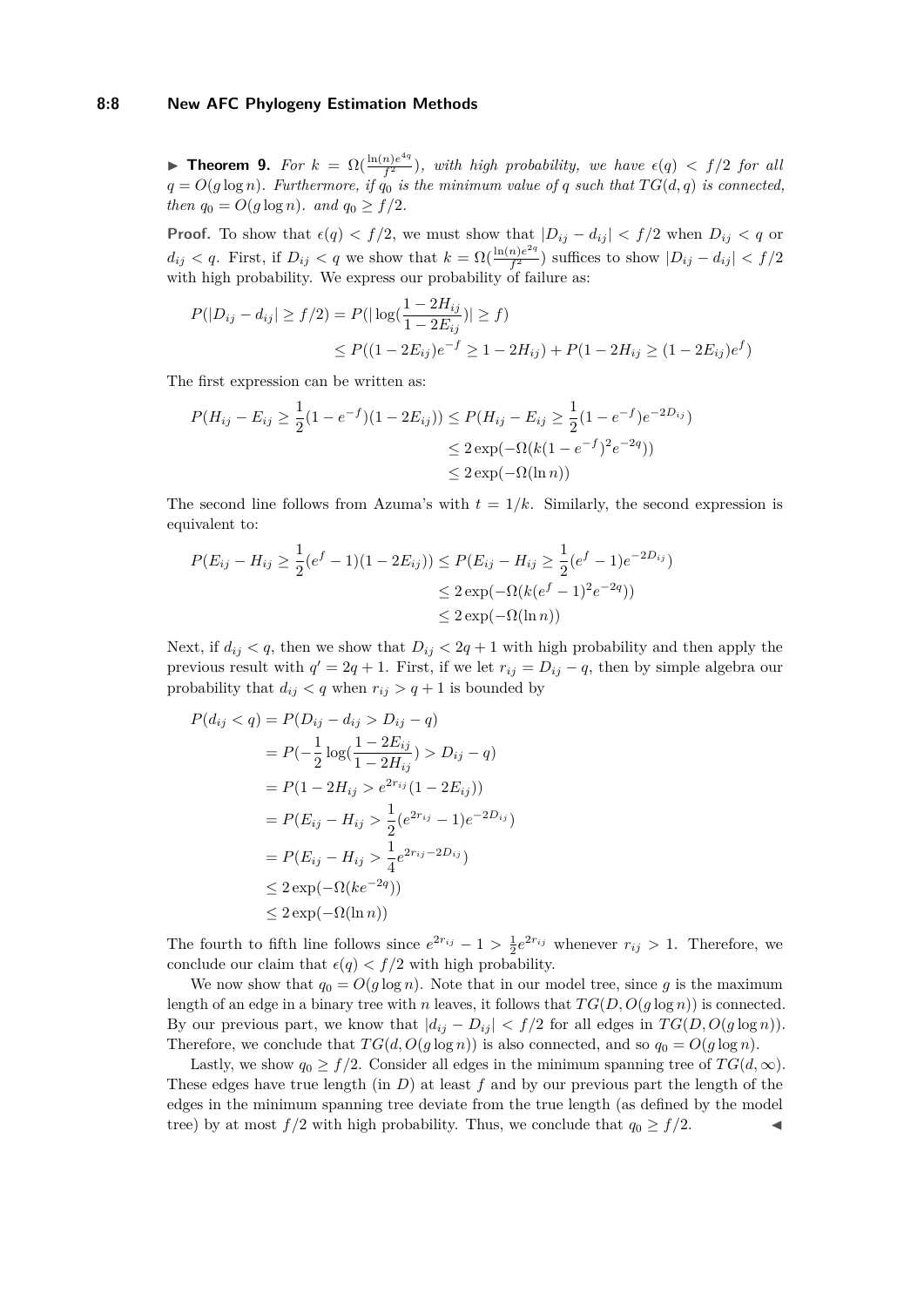<span id="page-8-1"></span> $\triangleright$  **Theorem 10.** *INC is absolute fast converging for the CFN model and takes*  $O(n^2)$  *time (assuming distances are precomputed).*

**Proof.** All we need to establish is that for every triplet  $\epsilon, f, g$  with  $0 < f < g < \infty$  and  $\epsilon > 0$ . there is a polynomial  $p(n)$  such that for all model trees  $(T, \Theta)$  in  $CFN_{f,g}$ , given sequences of length at least  $p(n)$  generated by  $(T, \Theta)$  and empirical CFN dissimilarity matrix *d* computed on these sequences, the tree returned by  $INC(d)$  is the model tree *T* with probability at least  $1 - \epsilon$ .

Let  $q_0$  be the maximum edge length on the minimum spanning tree. By Theorem [9,](#page-7-0) with high probability, we know  $q_0 = O(g \log n)$  and thus  $q = 8q_0 = O(g \log n)$ . Thus, when  $k = \Omega(\ln(n)e^{4q}/f^2) = poly(n)$ , we have  $\epsilon(q) < f/2$ . Furthermore,  $q_0 \ge f/2$ . Therefore, by Theorem [12,](#page-9-0) the insertion algorithm will return the model tree *T*. Hence, INC is absolute fast converging for the CFN model.

Finally, given the dissimilarity matrix, the running time to compute the constraint trees and the minimum spanning tree and to run the insertion algorithm are all  $O(n^2)$  by Theorem [7.](#page-6-0)  $\blacktriangleleft$ 

The method we described runs in  $O(n^2)$  time and is AFC. As shown by [\[11\]](#page-11-11), any algorithm that reconstructs the true tree with high probability and uses distance calculations as its only source of information about the phylogeny on sequences of length  $O(poly \log n)$  will have  $\Omega(n^2)$  runtime, up to logarithmic factors. Hence, our runtime is optimal.

# <span id="page-8-0"></span>**4 Boosting INC using constraint trees**

We show how INC can be modified to take an arbitrary set of disjoint constraint trees, and we prove that when the constraint trees are constructed using an AFC method then the result is also AFC. We present several variants of this method: one that optimizes speed while still guaranteeing that the resultant algorithm is AFC, and other AFC variants that are designed for improved accuracy but with an increase in running time.

#### **4.1 Constrained INC**

The input to the constrained version of INC includes a set of leaf-disjoint trees. Therefore, the constraint set is compatible (i.e., a compatibility tree exists). We will describe a straightforward modification to INC so that it never violates the topological information in the constraint trees, by which we mean only that the final output tree is required to induce each constraint tree, when restricted to that specific set of leaves. Thus, the constraint trees are not required to be clades in the output tree.

Before proceeding, we define the **induced tree topology**,  $t^A$ , on a tree  $t$  and a subset of leaves *A* as follows. Consider the minimal subtree of *t* that contains the leaves *A*, and then suppress all nodes of degree two (i.e., replace all maximal paths of degree two nodes by a single edge). For an edge  $e \in t^A$ , note that its endpoints correspond to vertices in *t*, and that *e* corresponds to a (possibly length 1) path in *t*; we denote the corresponding endpoints of *e* as  $e_t(u)$  and  $e_t(v)$ . For an induced tree  $t^A$ , the **component in** *t* **corresponding to an edge**  $e \in t^A$  is the set of edges and vertices that can be reached by a walk starting from  $e_t(u)$  and ending at  $e_t(v)$  without using  $e_t(u)$  or  $e_t(v)$  multiple times. Note this will be a subgraph of *t* that includes  $e_t(u)$  and  $e_t(v)$  as leaves.

When working with constraint trees, we alter the insertion algorithm to account for the constraints. Recall that the constraint trees are on disjoint sets of taxa. Thus, when inserting a taxon, we identify the corresponding constraint tree *t<sup>c</sup>* that includes that new taxon. Let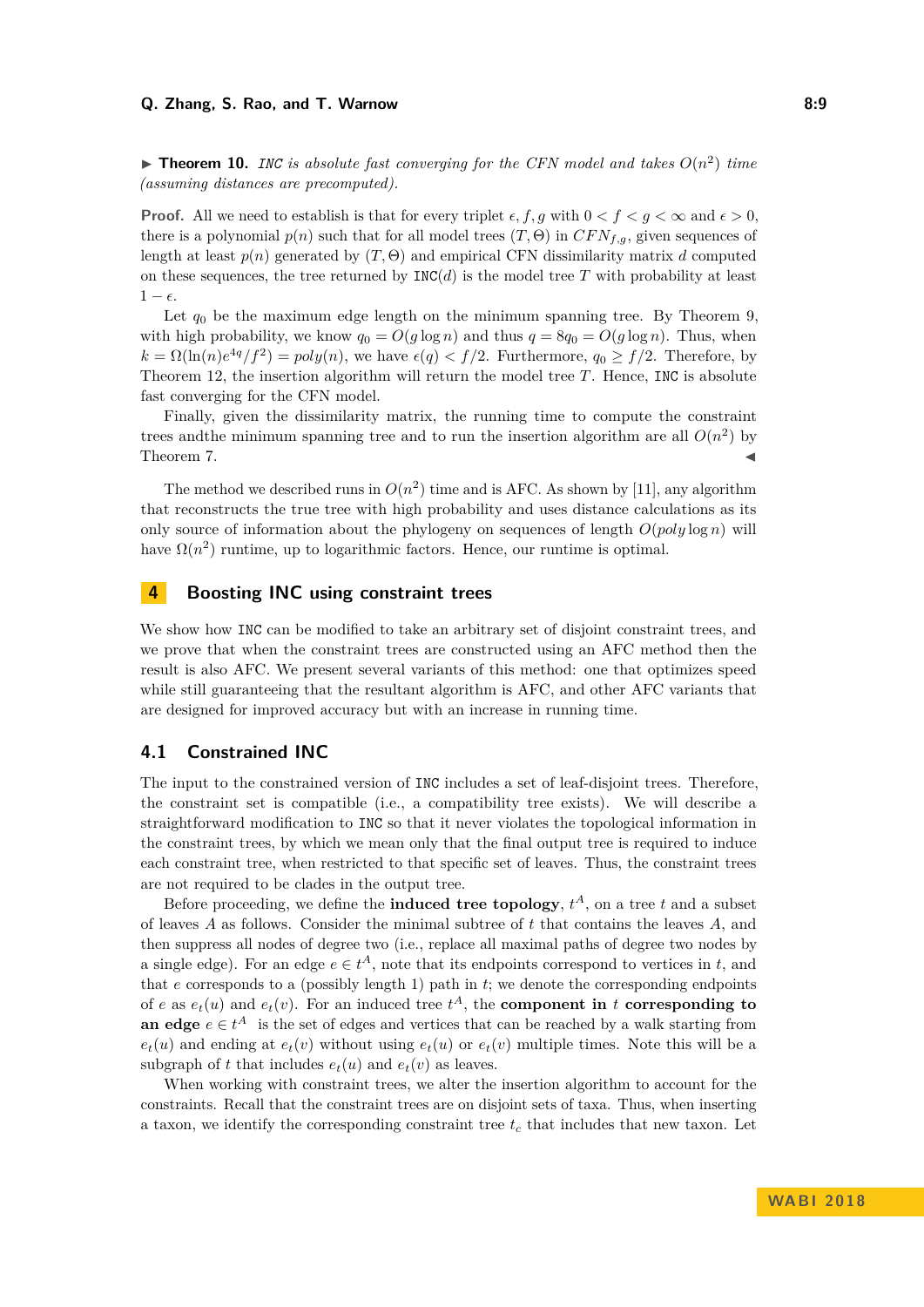#### **8:10 New AFC Phylogeny Estimation Methods**

*A* be the taxa shared between  $t_c$  and  $t$  and note that  $t_c^A = t^A$  since the trees are consistent. Thus, in  $t_c^{\text{A}\cup\{x\}}$ , the taxon *x* can be viewed as being attached to some edge *e* in  $t^A$ . The eligible edges are in the component in *t* corresponding to *e*. We then simply run INC on the component to find the desired edge of insertion.

## **4.2 INC-NJ**

We continue by presenting the  $O(n^2)$  INC-NJ method, which is AFC and uses neighbor joining on carefully selected subsets to achieve this running time. Given the selected threshold *q*, we take our threshold graph  $TG(d, q)$  and compute a greedy disjoint clique decomposition, such that each clique is of size  $O(\sqrt{n})$ . This is done by a simple ball-growing procedure that is interrupted when the ball includes more than  $O(\sqrt{n})$  vertices; it is easy to see this takes  $O(n^2)$  time. Next, we run NJ on each of these clique; this produces a set of neighbor joining subset trees that will serve as our constraint trees. Note that since the subsets are disjoint, the subset trees are compatible (in that a compatibility supertree exists). Finally, if  $\epsilon(q) < f/2$ , then the following theorem guarantees that all constraint trees produced by our technique are correct. Furthermore, since NJ applied to each clique of size  $O(\sqrt{n})$  takes at technique are correct. Furthermore, since NJ applied to each clique of size  $O(\sqrt{n})$  takes most  $O(n^{1.5})$  time, our total runtime over all cliques is  $O(n^2)$ .

<span id="page-9-1"></span> $\triangleright$  **Theorem 11.** *[From [\[1\]](#page-10-1)] Neighbor Joining (NJ) will recover the true tree T whenever the input matrix* **d** *satisfies*  $L_\infty(d, D) < f/2$ *, where D is an additive matrix defining an edge-weighted version of the true tree T and f is the shortest internal branch length in T. Furthermore, the runtime is*  $O(n^3)$ *.* 

<span id="page-9-0"></span>**Theorem 12.** *INC-NJ* is AFC and takes  $O(n^2)$  (assuming distances are precomputed).

**Proof.** Follows directly from combining Theorem [10](#page-8-1) and [11.](#page-9-1)

## **4.3 Boosting INC using other constraint trees**

The version of constrained-INC we presented in the previous section achieves an optimal running time, but is based on obtaining constraint trees using neighbor joining on small subsets. However, we could modify the decomposition to produce larger subsets and thus take advantage of the likely improvement in accuracy obtained by using neighbor joining on these larger subsets to produce the constraint trees. This would still produce a polynomial time algorithm, but one with a higher (and hence suboptimal) running time.

Another variation would be to use other phylogeny estimation methods besides neighbor joining. In particular, maximum likelihood could be used to construct the constraint trees. As shown in [\[19\]](#page-11-2), maximum likelihood under the CFN model is AFC. Hence, running maximum likelihood on any subsets of the taxon set will provide correct subset trees from polynomial length sequences with high probability. Hence, the same approach we describe for use with neighbor joining (where that subset trees are computed using neighbor joining) can be modified to be used with maximum likelihood, and will be an AFC method. Furthermore, because maximum likelihood is AFC, we can afford to use maximum likelihood on arbitrarily large subsets, without losing the overall AFC property (as we show below); the only negative impact of doing this would be running time, since maximum likelihood is NP-hard [\[16\]](#page-11-16) and heuristics for maximum likelihood are computationally more intensive than neighbor joining.

 $\triangleright$  **Theorem 13.** If the disjoint constraint trees are estimated by a method that is AFC under *the CFN model, then constrained INC with the estimated constraint trees is AFC under the CFN model. Hence, using maximum likelihood to produce constraint trees and combining the constraint trees using INC is AFC under the CFN model.*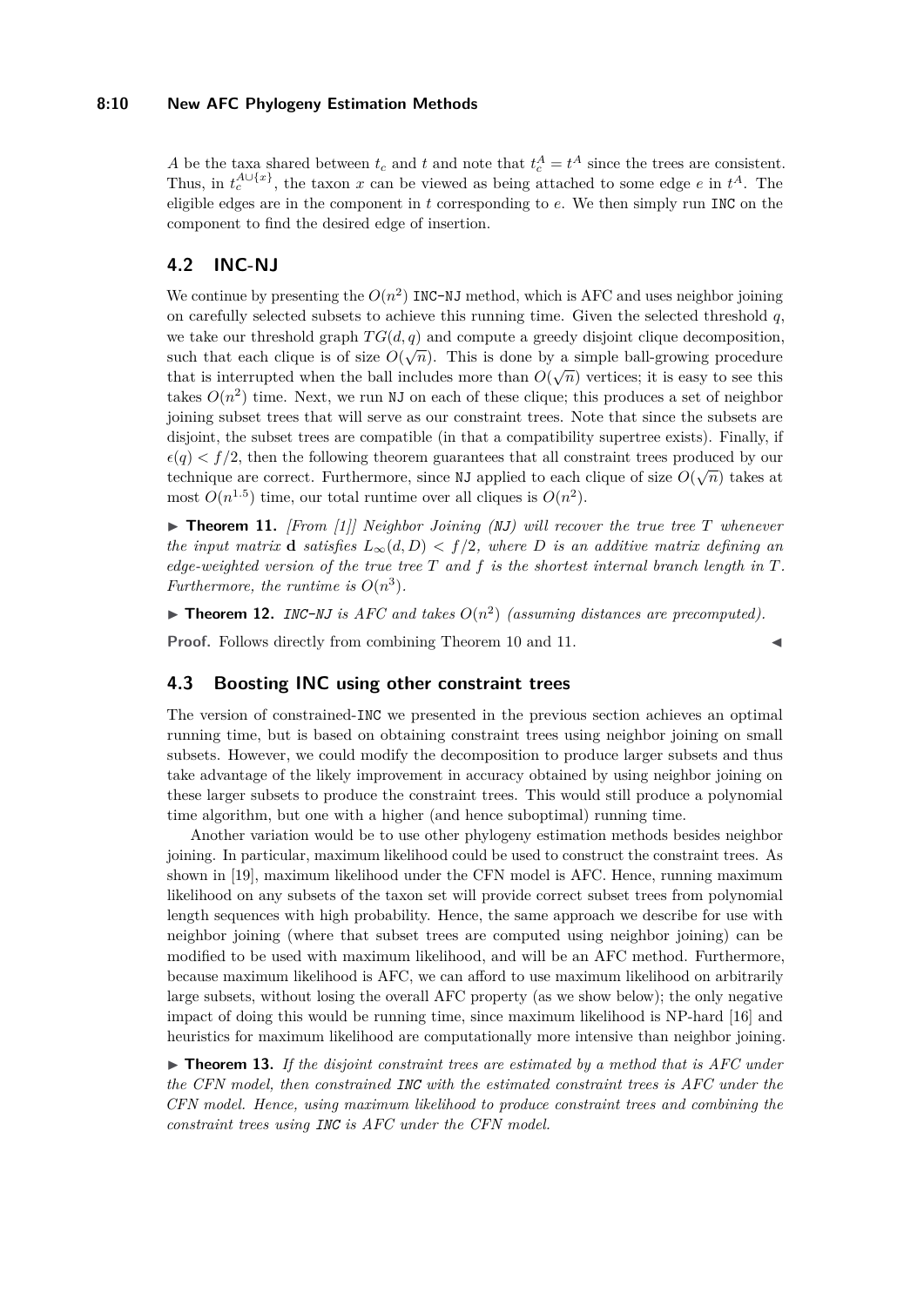#### **Q. Zhang, S. Rao, and T. Warnow 8:11**

**Proof.** Let  $\Phi$  be an AFC method, and fix  $\epsilon$ , f, g and some CFN model tree  $(T, \Theta)$ . Hence, we can find a polynomial  $p_1(n)$  (where the degree may depend on  $f, g$ ) such that given sequences of length  $p_1(n)$  guarantees that with probability at least  $1 - \epsilon$ , all the constraint trees computed using  $\Phi$  are correct. Then, by Theorem [10,](#page-8-1) we can find  $p_2(n)$  (where the degree may depend on *f, g*) such that INC returns the model tree with probability at least 1 −  $\epsilon$  given sequences of length  $p_2(n)$ . Hence, given sequences of length max{ $p_1(n)$ ,  $p_2(n)$ }. constrained INC returns the model tree with probability at least  $1 - 2\epsilon$ . Thus, constrained INC is AFC. By [\[19\]](#page-11-2), maximum likelihood is AFC. Hence, using INC with disjoint maximum likelihood constraint trees is AFC, for all ways of decomposing the dataset into disjoint  $\blacksquare$ subsets.

# <span id="page-10-5"></span>**5 Discussion**

This paper presents a novel algorithmic technique for constructing phylogenetic trees, which allows statistically consistent and highly accurate methods to be used on subsets of the taxa in a divide-and-conquer framework. We proved that several of these variants are absolute fast converging (AFC) under the CFN sequence evolution model, and that some of these achieve  $O(n^2)$  time (where *n* is the number of sequences) once the dissimilarity matrix relating the sequences is computed. Although this theory was presented for the CFN model, the extension to the Jukes-Cantor DNA sequence evolution models is trivial (i.e., just substitute the CFN distances by Jukes-Cantor distances), and equally simple for more complex models, provided that statistically consistent distance estimators exist (see discussion in [\[23\]](#page-11-3)). Fortunately, all the standard sequence evolution models, including the General Markov Model [\[21\]](#page-11-17), have such distance estimators. More generally, tree estimation methods could be scaled to large datasets using this approach, provided that it is possible to compute a matrix of pairwise distances that is guaranteed to converge to an additive matrix as the amount of data increases. The goal of this work was improved empirical performance, compared to prior AFC methods. Thus, additional work is needed to evaluate the empirical benefits of this approach in these various applications.

#### **References**

- <span id="page-10-1"></span>**1** Kevin Atteson. The performance of neighbor-joining methods of phylogenetic reconstruction. *Algorithmica*, 25(2-3):251–278, 1999.
- <span id="page-10-8"></span>**2** Kazuoki Azuma. Weighted sums of certain dependent random variables. *Tohoku Mathematical Journal, Second Series*, 19(3):357–367, 1967.
- <span id="page-10-7"></span>**3** Daniel G Brown and Jakub Truszkowski. Fast error-tolerant quartet phylogeny algorithms. In *Annual Symposium on Combinatorial Pattern Matching*, pages 147–161. Springer, 2011.
- <span id="page-10-3"></span>**4** Daniel G Brown and Jakub Truszkowski. Fast phylogenetic tree reconstruction using locality-sensitive hashing. In *Workshop on Algorithms for Bioinformatics (WABI)*, pages 14–29. Springer, 2012.
- <span id="page-10-6"></span>**5** Peter Buneman. A note on the metric properties of trees. *Journal of Combinatorial Theory (B)*, 17:48–50, 1974.
- <span id="page-10-0"></span>**6** James A Cavender. Taxonomy with confidence. *Mathematical biosciences*, 40(3-4):271–280, 1978.
- <span id="page-10-4"></span>**7** Miklós Csűrös. Fast recovery of evolutionary trees with thousands of nodes. *Journal of Computational Biology*, 9(2):277–297, 2002.
- <span id="page-10-2"></span>**8** Peter L. Erdös, Michael A. Steel, Laszlo Székely, and Tandy Warnow. A few logs suffice to build (almost) all trees (i). *Random Structures and Algorithms*, 14:153–184, 1999.